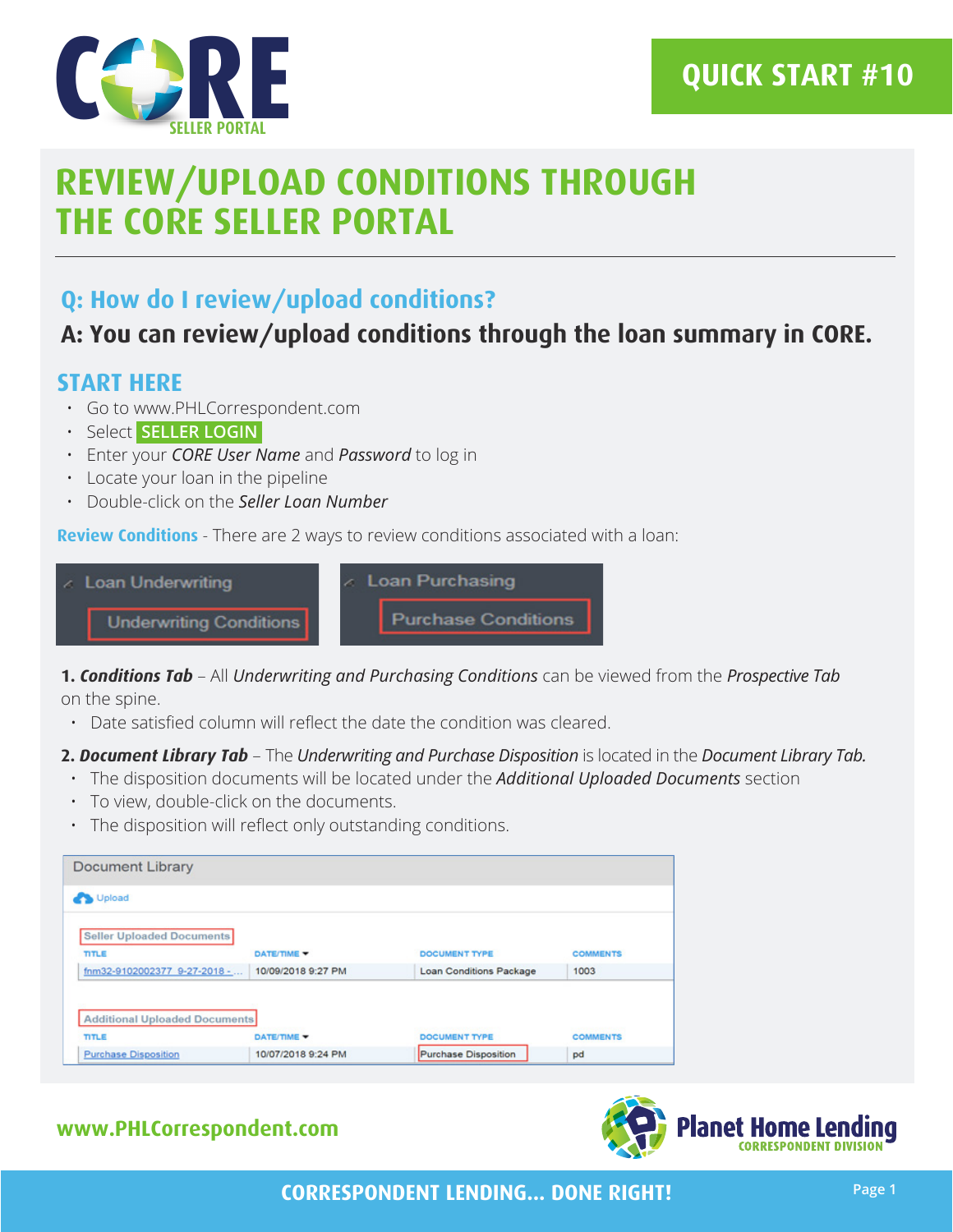

## **QUICK START #10**

# **REVIEW/UPLOAD CONDITIONS THROUGH THE CORE SELLER PORTAL**

### **Review/Upload Conditions Continued**

#### **Upload Conditions**

- Acceptable document types: PDF, TIff, TXT, HTM, HTML, and XML
- Maximum document size: 500MB



1. From either the *Underwriting* or *Purchasing Conditions* tab: Select the upload icon  $\|$  0 and the document upload screen is presented.

- Type a description in the *Description* box.
- Browse and attach file(s).
- Select **UPLOAD**

|             | Document Upload                                                                                          |                                                                  |                                        |                     |                          |   |
|-------------|----------------------------------------------------------------------------------------------------------|------------------------------------------------------------------|----------------------------------------|---------------------|--------------------------|---|
| * Category: | Property Specific Docs                                                                                   |                                                                  | * Document Type:                       | Condo Questionnaire |                          |   |
| Condition:  | Obtain an acceptable Condo Questionnaire from the management company. Must meet all lender requirements. |                                                                  |                                        |                     |                          |   |
|             |                                                                                                          | Only PDF's, TIFF's, TXT, HTM, HTML and XML files can be uploaded |                                        |                     |                          |   |
| File:       |                                                                                                          | Description:                                                     | Drop up to 5 files here or Choose File | Quality:            | Review:                  |   |
|             |                                                                                                          | property docs                                                    |                                        | Not Reviewed        | Received<br>$\checkmark$ | O |
|             | Property Inspection                                                                                      |                                                                  |                                        |                     |                          |   |
|             |                                                                                                          |                                                                  |                                        |                     |                          |   |
|             |                                                                                                          |                                                                  |                                        |                     |                          |   |
|             |                                                                                                          |                                                                  |                                        |                     |                          |   |

### **www.PHLCorrespondent.com**



**CORRESPONDENT LENDING... DONE RIGHT!**